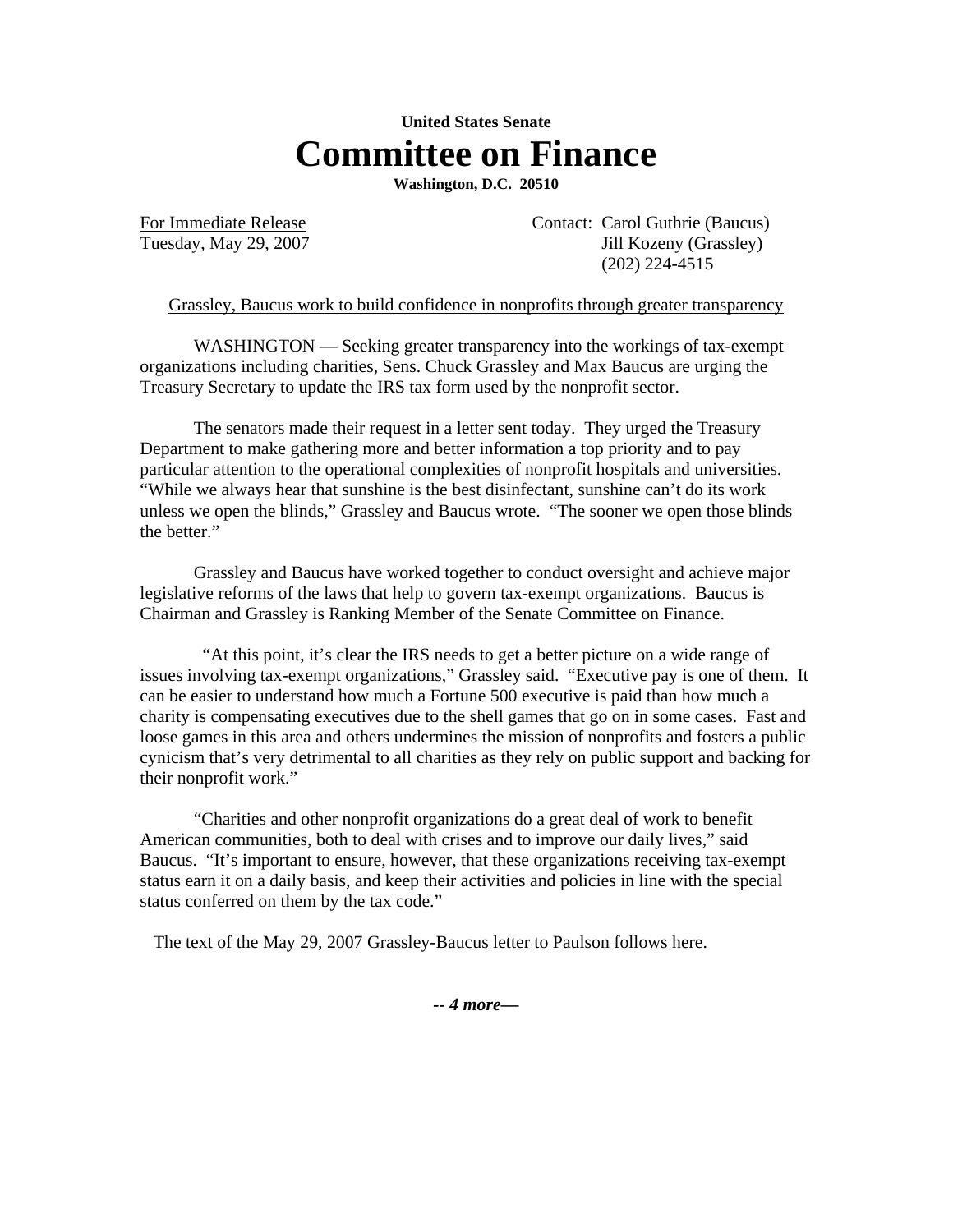## **Baucus, Grassey/Page2**

May 25, 2007

The Honorable Henry Paulson Secretary Department of Treasury

Washington, D.C.

Dear Mr. Secretary:

 We are writing to you regarding the issue of charities and transparency. We appreciate your comments that you would make a priority during your time as Secretary the strengthening of our nation's nonprofit sector. It is clear that transparency and openness are pillars in encouraging our nation's charities to be responsive to the needs of the community and to act in accordance with the principles and goals for which they were established and that they seek contributions from the public.

 The discussion of transparency and openness naturally centers upon the Form 990 and Form 990 PF that charities file with the Internal Revenue Service (IRS). These documents are then made publicly available through Guidestar and other services. Our concern is that the Form 990 has not kept up with modern practices in the charitable sector and needs significant updating.

 The IRS must particularly recognize that the Form 990 is not adequate to encompass vital information regarding major parts of the nonprofit sector – especially hospitals and universities. It is for that reason that we view it as vital that the IRS include for major subsectors of the charitable field, supplemental information requests. Large, complex institutions, such as hospitals and universities, require more detailed questions tailored to the specifics of their fields if transparency and openness are to have real value.

 In addition to the public benefits of improved openness and transparency, we believe that an updated and more thorough Form 990 and Form 990 PF will allow the IRS to better identify those entities that warrant additional review or further questions – such indications of compliance will improve the efficiency and effectiveness of limited IRS resources and also mean that the charities that are doing the right thing are less likely to be subject to audit. Improvements in the Form 990 must certainly have at the forefront the goal of improving the focus of IRS enforcement. In particular, we are concerned that the IRS have adequate information to review bond transactions and UBIT as well as other matters that impact on the tax gap.

 There are several points that we want to touch on that from our work in and oversight of charities we believe are in critical need of greater reporting and transparency:

 1) Executive Compensation. We continue seeing in our oversight executives who have compensation from different sources – including other charities, joint ventures, contracts and subsidiaries.

*--3 more—*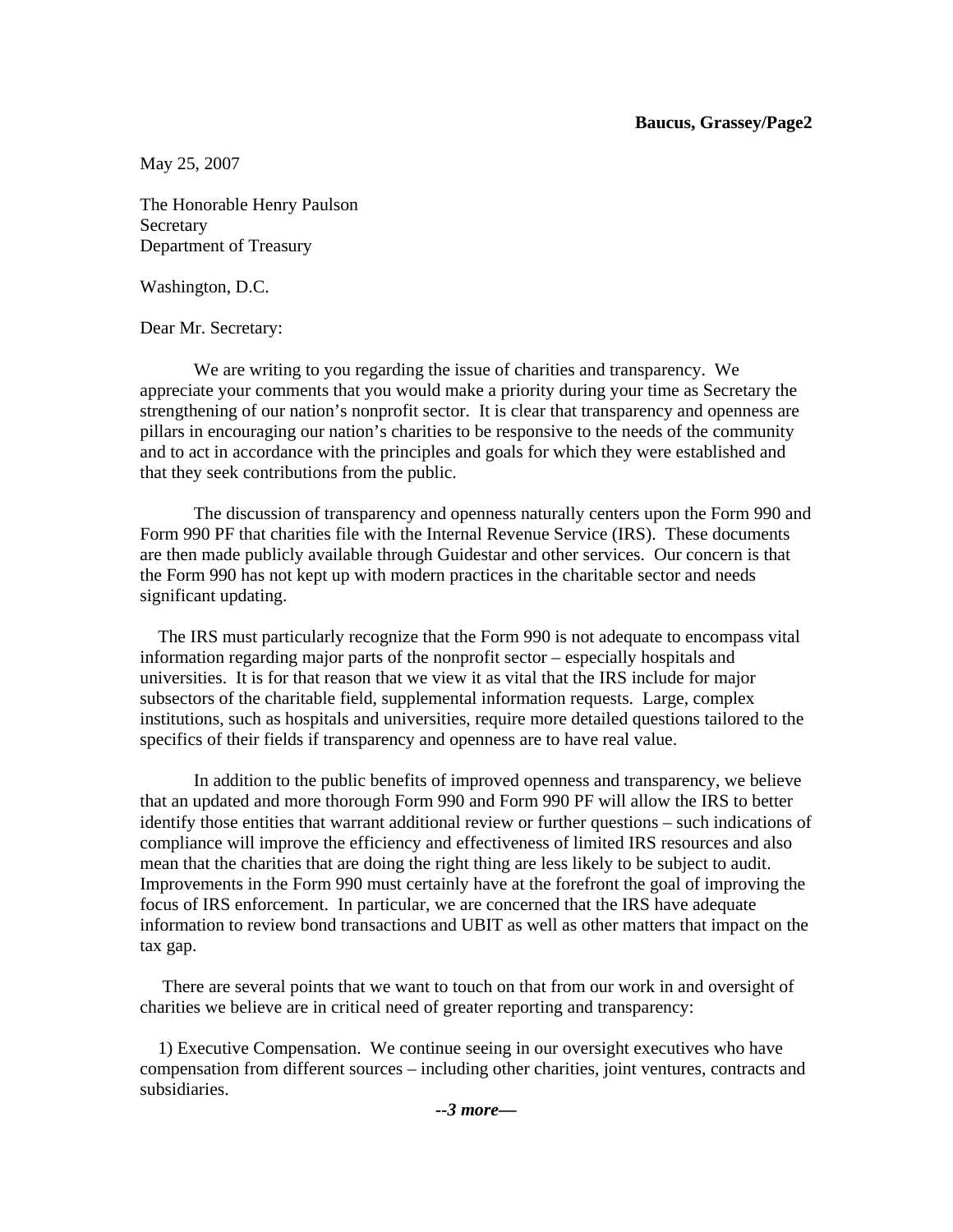## **Baucus, Grassley/Page 3**

 In addition, some charities are as creative as for-profit entities in providing compensation – paying for housing, first class-travel, spousal travel, deferred compensation, incentive compensation and bonuses, fringe benefits, loans, dining and often entire lifestyles.

 The source and the amount of compensation of an executive of a charity should be crystal clear. We are concerned that right now it is often easier to understand how much a Fortune 500 CEO is being paid than how much a charity is compensating its executives. In addition, the public needs to easily see the total amount of compensation and not have to piece it all together from different documents.

 2) Endowments. While the traditional focus has been on the endowments of private foundations, the recent trend has been to see ever-growing endowments of public charities. These endowments, unlike private foundations, claim they have no legal requirement to pay out a dime (however, see the discussion of the commensurate test below). We have seen a very strong reaction from colleagues and the public to charities that have billions of dollars in the bank – or as is more common now, in investments offshore in places such as the Cayman Islands – and at the same time the entity provides only pennies on the dollar to the charitable goals of the organization.

 The public needs to understand clearer what is the endowment of the charity (to include funds that are directly or indirectly under the control of the charity, such as a supporting organization); what those endowment funds are being spent on; the amount and percentage of the endowment being spent; how those endowment funds are being invested; the size of the endowment; what endowment funds are earmarked for specific purposes and what are those purposes; and, the costs of the management of the endowment. Consideration should be given to having a uniform definition of an endowment.

 We want to digress for a moment and raise an aspect of endowments of public charities that is not directly related to reporting. The former Commissioner of the IRS spoke a few weeks ago, prior to his departure, that charities needed to provide charitable work commensurate with their resources. The Commissioner's statement is much in keeping with the commonsense view of the American taxpayer who subsidizes by billions of dollars a year the work of charities – that the point of giving is to help the community and those in need and not to help a charity build an even bigger bankroll. The commensurate test is an important part of assessing whether an entity is acting as a charity. The commensurate test is traditionally stated as: "where [a charity] is shown to be carrying on through such contributions and grants a charitable program commensurate in scope with its financial resources." The new Form 990 should allow the IRS and the public to easily identify how the commensurate test is being met. Please also inform us of what guidance Treasury and IRS are planning to put forward that will put more teeth into the commensurate test and what is the audit plan and results so far in this area.

*--2 more--*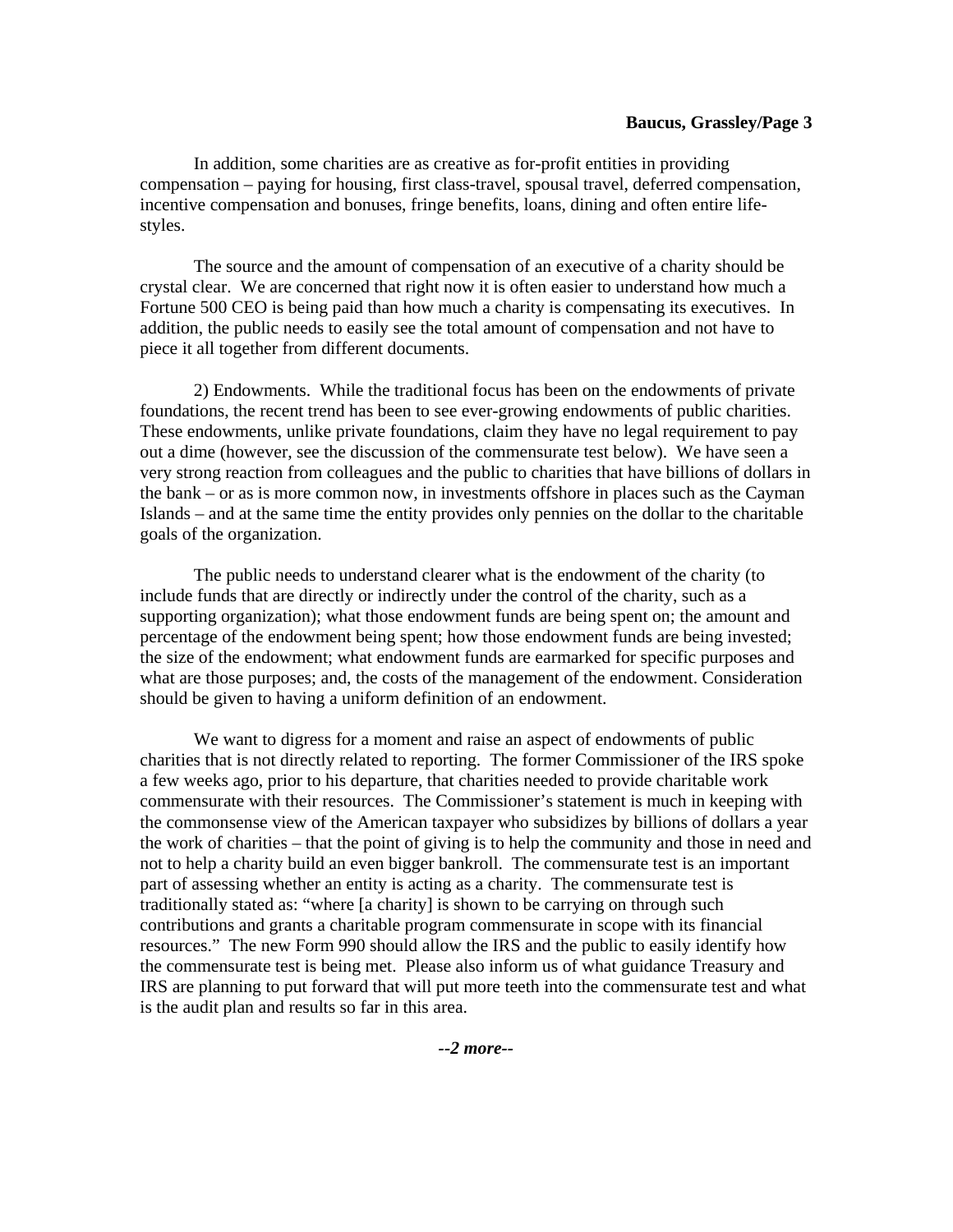## **Baucus, Grassley/Page 4**

3) Related Organizations. As discussed above in endowments and executive compensation, there needs to be a complete understanding of all related organizations – both for-profit and nonprofit – of a charity. It is important that the public be able to understand the big picture of what is going on at a charity. It is for a similar reason that Congress enacted legislation to make the Form 990T publicly available.

 4) Joint Ventures. Similar to related organizations, to know the work of the charity it is critical to understand the joint ventures in which the organization is engaged. This information should include the purpose of the joint venture, the participants, the resources contributed and the key financial arrangements. We are particularly concerned that we have a better understanding of joint ventures in regards to hospitals and universities. While there can be benefits to joint ventures, such activities also raise red flags, particularly of charitable assets being used for private benefit.

 5) Governance. Time and time again we have seen poor governance at the core of problems at charities. The IRS Commissioner in his March, 2005 letter to the Finance Committee made a similar finding: "Many of the situations in which we have found otherwise law-abiding organizations to be off-track stem from the failure of fiduciaries to appropriately manage the organization." The Form 990 can serve a useful purpose of bringing a focus on governance issues both for the board and management of the charity as well as the public. We would suggest that the work of the BBB WiseGiving Alliance and the Panel on the Nonprofit Sector can serve as a useful guide to the IRS in this area.

 6) Dollars Raised v. Dollars for Charity. There is probably no greater interest of the public then wanting to understand the answer to this question when they make a donation: how much of their money is actually going to a charitable activity (and not including money spent on more mailings). The IRS should seek to make this information easily and clearly available for the public.

 7) Hospitals. Many of the issues we've discussed above have significant applicability to hospitals. However, in addition to those issues, we strongly urge the IRS to look closely to the supplemental reporting guidelines of the Catholic Health Association (CHA) regarding charity care and community benefits as a template. The CHA reporting structure has been embraced by many hospitals already. In addition, we believe that hospitals and other charities that engage in billing and debt collection should be required to outline the procedures they follow. Finally, it is important that the information provided clearly states in plain language what is the hospital's charity care policy and how individuals are informed of that policy. The Finance Committee heard testimony last year that it was often the case that it was difficult to ascertain a hospital's charitable care policy.

*--1 more—*